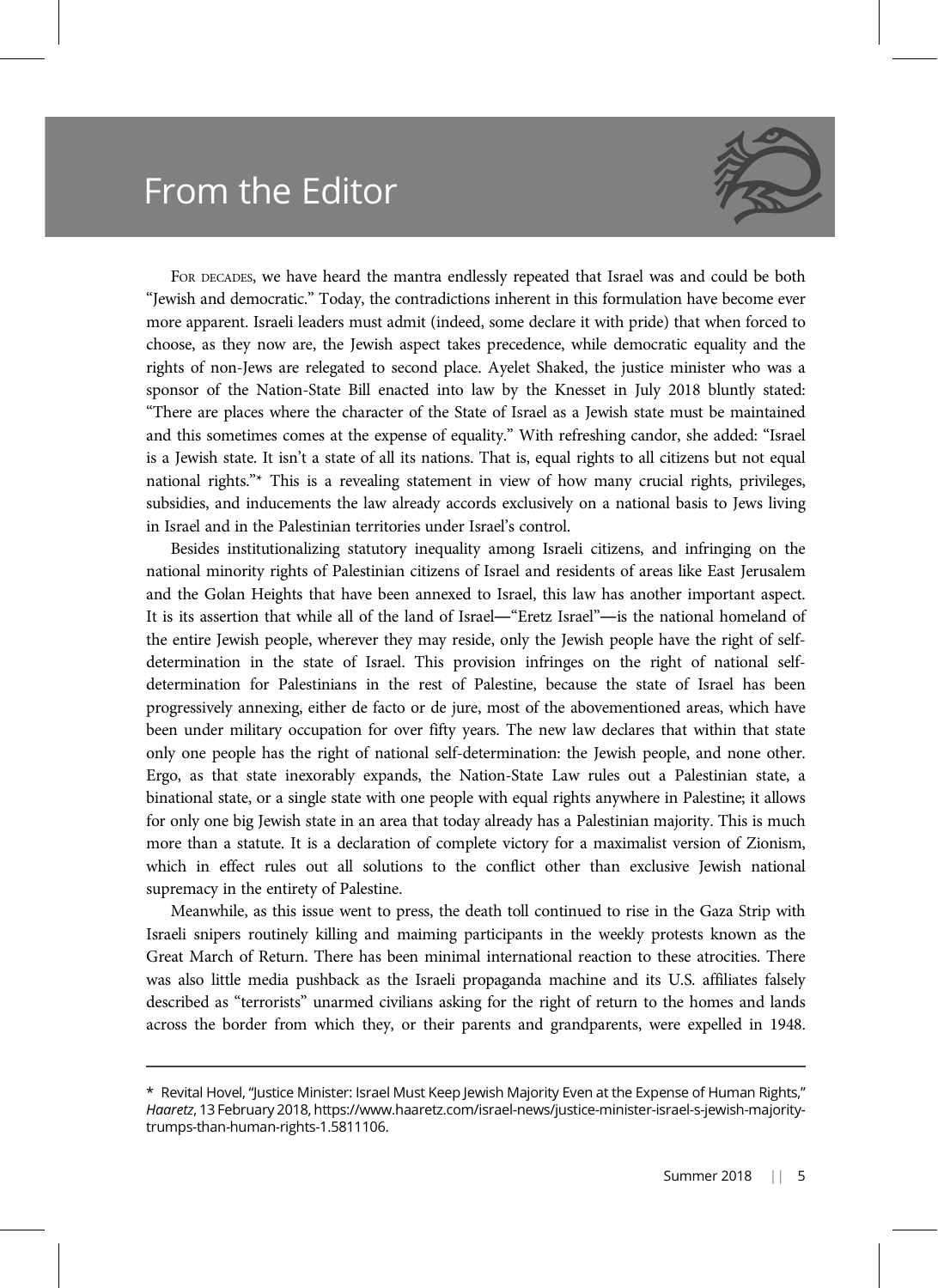From the Editor

The media typically fail to remark on the utterly lopsided casualty tolls (over 150:1 so far in these protests) that have been characteristic of Israel's repeated "shooting fish in a barrel" assaults on Gaza.

This issue of the Journal carries several contributions regarding the tragedy of Gaza. One is an interview by senior Institute for Palestine Studies researcher Perla Issa with the noted plastic and reconstructive surgeon, Dr. Ghassan Abu Sitta, who recounts his latest trip to Gaza to treat some of those injured by Israeli sniper fire. This interview is required reading for anyone who wants to know how, since 30 March, Israeli snipers have been picking off one by one young and old, women and men, all of them unarmed and incapable of hurting the marksmen hidden behind barriers—"purity of arms" indeed. Abu Sitta is a highly experienced surgeon who has performed reconstructive operations on war wounded in Beirut and Gaza for a decade. Given the crucial place of the Gaza Strip historically in the Palestinian struggle, and in view of the possibility of a major new Israeli attack on Gaza as well as the territory's centrality to any proposals for the resolution of the conflict, it will continue to be a focus of interest for the Journal.

The other is a report by Jehad Abusalim based on extensive conversations with Ahmed Abu Artema, the progenitor of the Great March of Return idea. The report provides extensive details on the genesis of the protest as a grassroots popular endeavor. The author explains what the march's civil society organizers and participants intended, and how that differed from the political agendas of Hamas and other political factions. He also makes clear how the actions and intentions of the participants were poisonously mischaracterized by the media spin emerging from Israel and its amen chorus in the United States.

In addition, this issue carries a review by Nubar Hovsepian of the important book by Norman Finkelstein titled Gaza: An Inquest into Its Martyrdom. This is a searching, carefully researched and comprehensive look at the premeditated and cruel punishment over many years of two million people incarcerated in the world's largest open-air prison. The language used by Finkelstein is harsh, but as Hovsepian points out, deservedly so.

Meanwhile, after eighteen months in office, the Trump administration has yet to unveil the "deal of the century" touted as the ultimate solution for the conflict between Palestinians and Israelis. According to copious leaks about its contents, however, the deal appears as little more than a sordid attempt to liquidate the Palestine question via bribery, economic inducements, and stealthy population transfers to Sinai, rather than a serious effort to arrive at a just resolution. Since those in charge of producing the so-called deal—two of Trump's personal lawyers, David Friedman and Jason Greenblatt, and son-in-law Jared Kushner—are fervent Zionists and financial supporters of the Israeli settlement movement, it is highly unlikely that their plan will diverge from the Netanyahu government's well-established policy of permanent occupation and colonization of Palestinian lands. However, until the Trump administration formally releases its plan, it is pointless to speculate further about its details.

It is possible, however, to analyze an important change that has taken place in the regional scene, one that may have an impact on the reception of this plan, whenever it is finally released. This is a change in the posture of key Arab Gulf states toward Israel, which Kristian Coates Ulrichsen analyzes in this issue of the Journal. In an essay titled "Palestinians Sidelined in Saudi-Emirati Rapprochement with Israel," Ulrichsen examines the growing and increasingly overt alignment of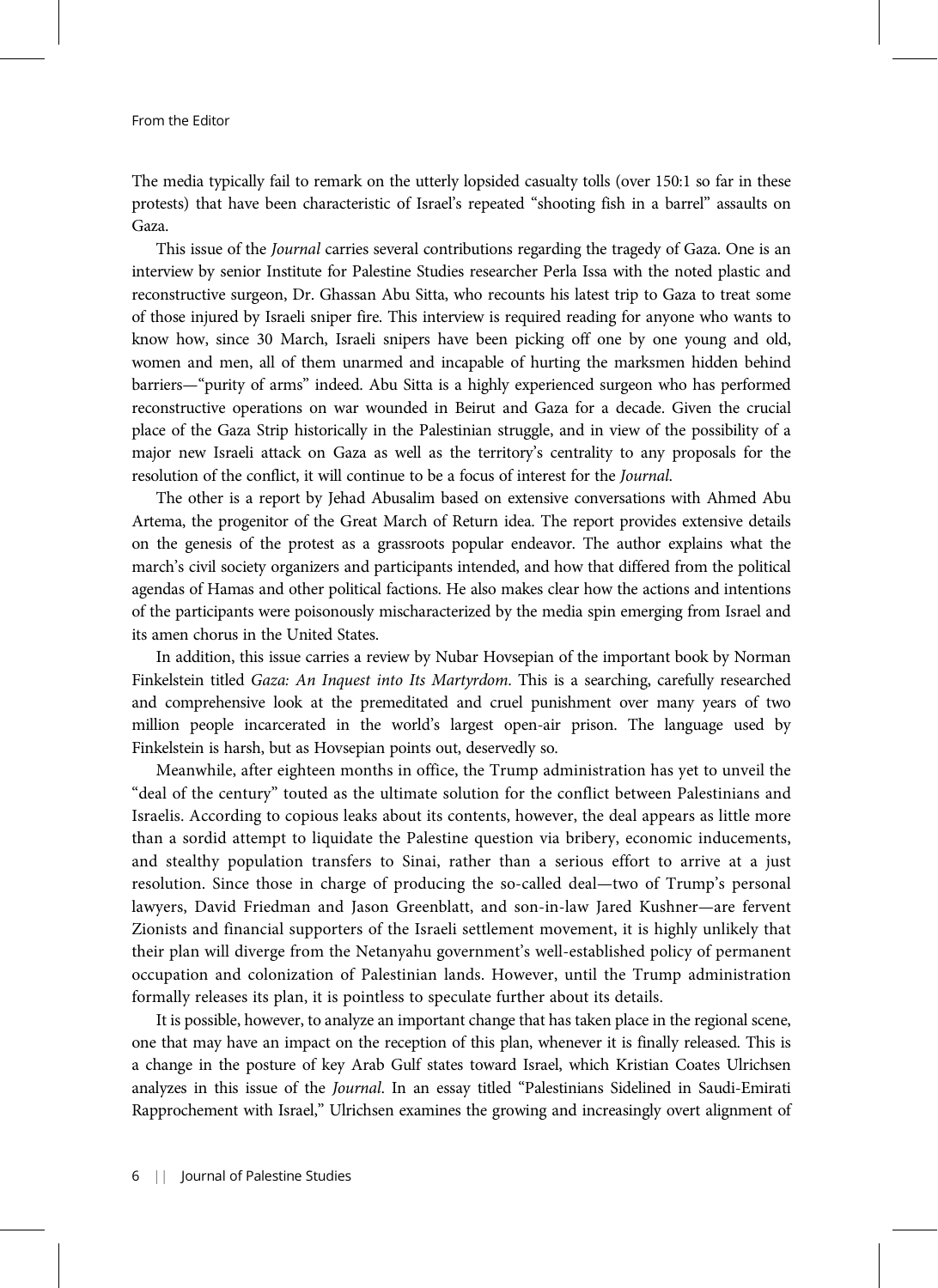Saudi Arabia and the United Arab Emirates with Israel since 2011, ascribing the rapprochement to these Arab Gulf states' fear of perceived threats from Iran and from the ascent of Islamist politics in the region. An apparent result of this realignment was discreet Saudi and Emirati endorsement of the U.S.-Israeli "peace plan" being cooked up by Kushner, Greenblatt, and Friedman, wherein the two Arab Gulf states would underwrite the deal's economic aspects and pressure the reluctant Palestinians to accept it. Going along with such an overtly anti-Palestinian plan may have been a bridge too far, however, as indicated by reports that senior Saudi leaders have reaffirmed their support for the kingdom's traditional position on Jerusalem, refugees, and Palestinian rights. Nevertheless, given the wealth, power, and influence of the two Gulf states, and the potential impact of such a possible shift on the Palestine question, the Journal will also be watching this phenomenon in future issues.

In another essay in this issue, Moshé Machover examines the accusations of anti-Semitism leveled against him and other members of the British Labour Party because of their critical stance toward Israel's policies. Machover, one of the founders of the Israeli leftist group Matzpen in the 1960s, places his analysis within a critique of Zionism itself, showing how some of the propositions underlying the accusations are themselves anti-Semitic. Charges of anti-Semitism against supporters of the Boycott, Divestment and Sanctions movement, and indeed against even the mildest critics of the suffering inflicted by Israel on the Palestinians, have been growing steadily in Israel, the United States, and Europe. They are perhaps the heaviest artillery in the Zionist propaganda arsenal. Resort to them in a wide range of circumstances where what is at issue is clearly no more than criticism of the policies of the Israeli nation-state—and not Jew hatred—is an indication of how desperate Israel and its apologists are to stanch this criticism. The identical nature of these smears, and of the tactics used in a variety of countries and contexts, make it clear that this is a concerted, well organized, lavishly funded, and centrally directed campaign. Moshé Machover's essay is the first of several essays and articles on different aspects of this campaign that the Journal will be publishing.

This issue contains two substantive contributions, both of which treat the conditions of the Palestinian population of the occupied West Bank. Paul Kohlbry's article focuses on efforts to defend Palestinian land from encroachment by the Zionist settlement project, which started in the 1970s and 1980s as a campaign to protect Palestinian agriculture from the inroads of market forces drawing laborers into wage labor inside Israel. Kohlbry examines the ways in which this process has become intertwined with the growth of the Palestinian real estate market over the past two decades, and notes the limitations of such efforts in terms of defense of Palestinian lands from Israel's colonial stranglehold. Meanwhile, Jeremy A. Siegman examines the circumstances of Palestinians working in an Israeli settlement supermarket and how they are affected by the contradictory logic of settler colonialism, which both requires their labor and simultaneously yearns for their disappearance. His ethnographic study reveals not only how these workers resist the pressures to which they are subjected but also how their labor serves to normalize and facilitate settler presence in the occupied territories.

Rounding off the issue is another interview, this one by former JPS assistant editor Brittany Dawson with Gabriel Schivone, who has studied U.S-Israeli collaboration in border control and